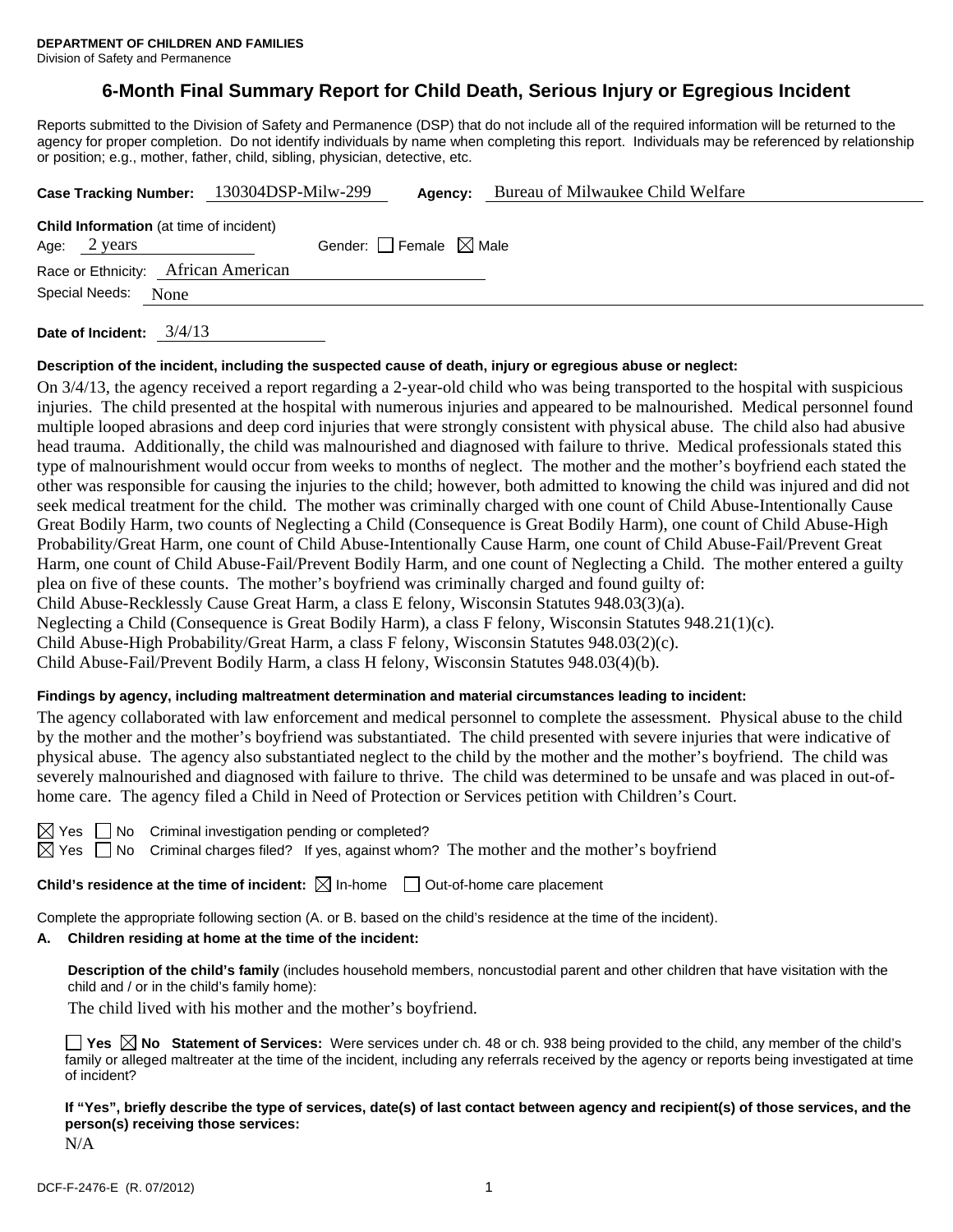**Summary of all involvement in services as adults under ch. 48 or ch. 938 by child's parents or alleged maltreater in the previous five years:** (Does not include the current incident.) None

#### **Summary of actions taken by the agency under ch. 48, including any investigation of a report or referrals to services involving the child, any member of the child's family living in this household and the child's parents and alleged maltreater.** (Does not include the current incident.)

(Note: Screened out reports listed in this section may include only the date of the report, screening decision, and if a referral to services occurred at Access. Reports that do not constitute a reasonable suspicion of maltreatment or a reason to believe that the child is threatened with harm are not required to be screened in for an initial assessment, and no further action is required by the agency.)

On 4/17/12, the agency screened in a report alleging physical abuse to the 1-year-old (now 2-year-old) child by the mother. Physical abuse was unsubstantiated and the agency closed the case.

On 4/17/12, the agency screened out a second report alleging physical abuse to the 1-year-old (now 2-year-old) child by the mother as a Multiple Referral on Same Incident.

# **Summary of any investigation involving the child, any member of the child's family and alleged maltreater conducted under ch. 48 or ch. 938 and any services provided to the child and child's family since the date of the incident:**

The agency screened in and assessed the allegations of maltreatment to the child. The agency substantiated physical abuse and neglect to the child by the mother and the mother's boyfriend. The child was determined to be unsafe and was placed in out-of-home care. A Child in Need of Protection or Services petition was filed and the family continues to receive ongoing case management services.

# **B. Children residing in out-of-home (OHC) placement at time of incident:**

# **Description of the OHC placement and basis for decision to place child there:**

# **Description of all other persons residing in the OHC placement home:**

**Licensing history:** Including type of license, duration of license, summary of any violations by licensee or an employee of licensee that constitutes a substantial failure to protect and promote the welfare of the child.

# **Summary of any actions taken by agency in response to the incident:** (Check all that apply.)

| $\boxtimes$            | Screening of Access report                           | Attempted or successful reunification             |
|------------------------|------------------------------------------------------|---------------------------------------------------|
|                        | Protective plan implemented                          | Referral to services                              |
|                        | Initial assessment conducted                         | Transportation assistance                         |
| <b>NNUMU</b>           | Safety plan implemented                              | Collaboration with law enforcement                |
|                        | Temporary physical custody of child                  | Collaboration with medical professionals          |
|                        | Petitioned for court order / CHIPS (child in need of | Supervised visitation                             |
|                        | protection or services)                              | Case remains open for services                    |
| $\boxtimes$            | Placement into foster home                           | Case closed by agency                             |
| $\overline{\boxtimes}$ | <b>Placement with relatives</b>                      | Initiated efforts to address or enhance community |
|                        | Ongoing Services case management                     | collaboration on CA/N cases                       |
|                        |                                                      | Other (describe):                                 |
|                        |                                                      |                                                   |

# **FOR DSP COMPLETION ONLY:**

# **Summary of policy or practice changes to address issues identified during the review of the incident:**

Under the Child Welfare Disclosure Act (Section 48.981(7)(cr), Stats.), DSP completes a 90-day review of the agency's practice in each case reported under the Act. In accordance with the DCF memo Series 2010-13, dated December 7, 2010 pertaining to the Child Welfare Case Review Protocol, the Bureau of Performance Management (BPM) completed a record review in case #130304DSP-Milw-299. The review found: Bureau of Milwaukee Child Welfare practice in Access was not in compliance with standards related to screening decisions for the Access Report under review. Practice in Initial Assessment for the Initial Assessment under review was not in compliance with standards related to collateral contacts, inclusion of non-custodial parent in the Assessment, and completion of Initial Assessment within prescribed time frames.

BMCW revised its Quality Assurance Plan. A focus of the quality assurance plan is to ensure the timeliness and quality of information collection, analysis, and decision making from the point of access through initial assessment completion. This plan, its strategies, and the quality review results are discussed monthly at agency executive